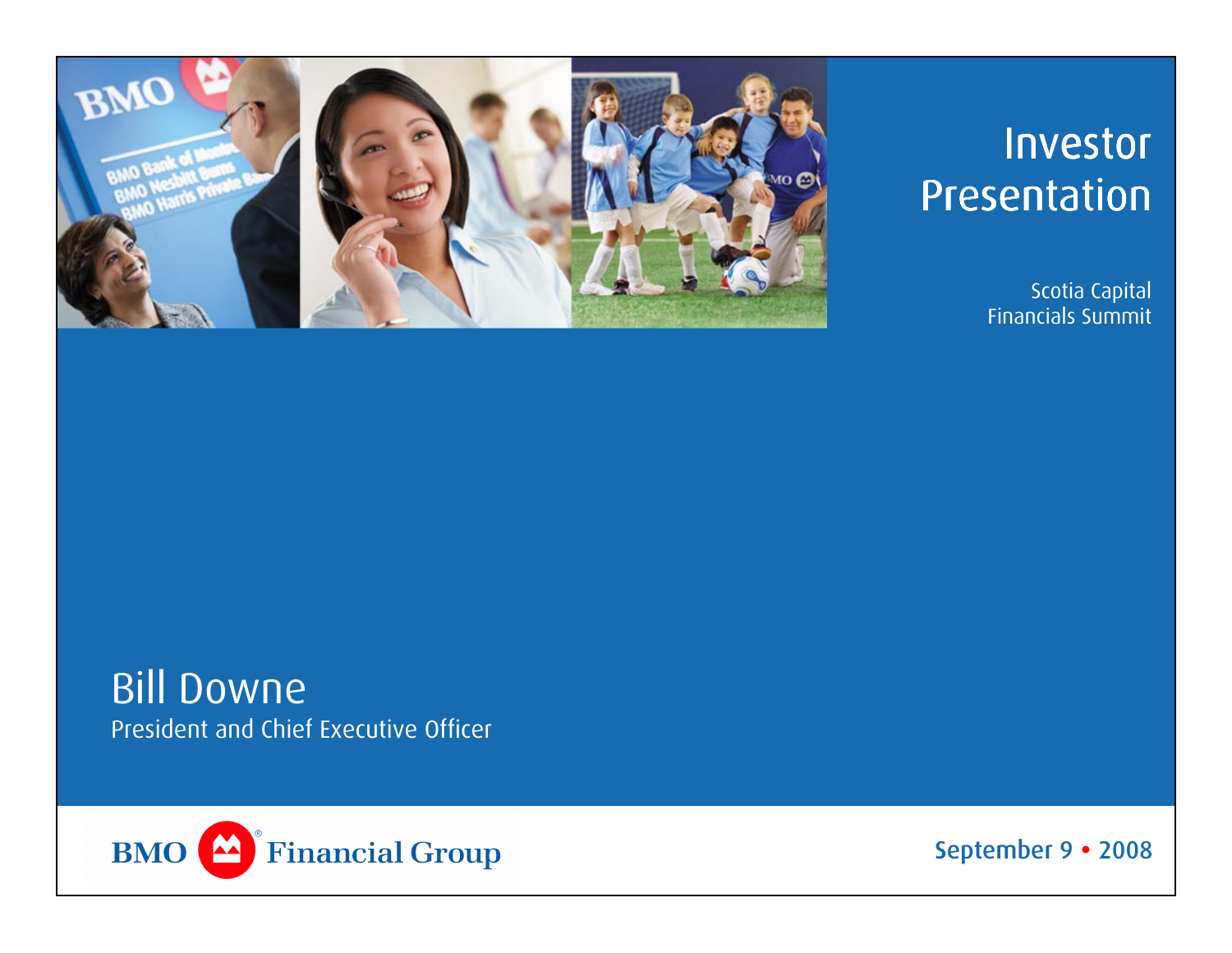

## Forward Looking Statements

**Bank of Montreal's public communications often include written or oral forward-looking statements. Statements of this type are included in this document, and may be included in other filings with Canadian securities regulators or the U.S. Securities and Exchange Commission, or in other communications. All such statements are made pursuant to the 'safe harbor' provisions of, and**  are intended to be forward-looking statements under, the United States Private Securities Litigation Reform Act of 1995 and any applicable Canadian securities legislation. Forward-looking statements may involve, but are not limited to, comments with respect to our objectives and priorities for 2008 and beyond, our strategies or future actions, our targets, expectations for our **financial condition or share price, and the results of or outlook for our operations or for the Canadian and U.S. economies.**

**By their nature, forward-looking statements require us to make assumptions and are subject to inherent risks and uncertainties. There is significant risk that predictions, forecasts, conclusions or projections will not prove to be accurate, that our assumptions may not be correct and that actual results may differ materially from such predictions, forecasts, conclusions or projections. We caution readers of this document not to place undue reliance on our forward-looking statements as a number of factors could cause actual future results, conditions, actions or events to differ materially from the targets, expectations, estimates or intentions expressed in the forward-looking statements.**

The future outcomes that relate to forward-looking statements may be influenced by many factors, including but not limited to: general economic and market conditions in the countries in which we operate; interest rate and currency value fluctuations; changes in monetary policy; the degree of competition in the geographic and business areas in which we operate; changes in laws; **judicial or regulatory proceedings; the accuracy and completeness of the information we obtain with respect to our customers and counterparties; our ability to execute our strategic plans and to complete and integrate acquisitions; critical accounting estimates; operational and infrastructure risks; general political conditions; global capital market activities; the possible effects on our business of war or terrorist activities; disease or illness that impacts on local, national or international economies; disruptions to public infrastructure, such as transportation, communications, power or water supply; and technological changes.**

We caution that the foregoing list is not exhaustive of all possible factors. Other factors could adversely affect our results. For more information, please see the discussion on pages 28 and 29 of **BMO's 2007 Annual Report, which outlines in detail certain key factors that may affect BMO's future results. When relying on forward-looking statements to make decisions with respect to Bank of Montreal, investors and others should carefully consider these factors, as well as other uncertainties and potential events, and the inherent uncertainty of forward-looking statements. Bank of Montreal does not undertake to update any forward-looking statement, whether written or oral, that may be made, from time to time, by the organization or on its behalf. The forward-looking information contained in this document is presented for the purpose of assisting our shareholders in understanding our financial position as at and for the periods ended on the dates presented and our strategic priorities and objectives, and may not be appropriate for other purposes.**

**Assumptions about the level of asset sales, expected asset sale prices and risk of default of the underlying assets of the structured investment vehicles were material factors we considered when establishing our expectations regarding the structured investment vehicles discussed in the Q3 Report to Shareholders including the amount to be drawn under the BMO liquidity facilities. Key assumptions included that assets would continue to be sold with a view to reducing the size of the structured investment vehicles, under various asset price scenarios.**

**Assumptions about the level of defaults and losses on defaults were material factors we considered when establishing our expectation of the future performance of the transactions that Apex Trust has entered into. Key assumptions included that the level of defaults and losses on defaults would be consistent with historical experience. Material factors which were taken into account**  when establishing our expectations of the future risk of credit losses in Apex Trust as discussed in the Q3 Report to Shareholders included industry diversification in the portfolio, initial credit **quality by portfolio and the first-loss protection incorporated into the structure.** 

**In establishing our expectations regarding the run-rate costs of our credit card loyalty rewards program discussed in the Q3 Report to Shareholders, we took into account the terms of the agreement that was entered into with Loyalty Management Group Canada Inc. in the quarter.**

**In establishing our expectations regarding the timing of completion of the integration of the Wisconsin acquisitions and associated costs discussed in the Q3 Report to Shareholders, we assumed that the integration would be completed in accordance with the current project plan and in line with current cost estimates.**

**In establishing our fourth quarter expectations for specific provisions for credit losses and for gross impaired loans, we assumed that the credit environment would remain consistent with current conditions, and that our credit exposures would perform in a manner consistent with the expectations we have developed through the ongoing assessment of our exposures.**

**Assumptions about the performance of the Canadian and U.S. economies in 2008 and how it would affect our businesses were material factors we considered when setting our strategic priorities and objectives, and when determining our financial targets, including provisions for credit losses and our expectations about achieving those targets and our outlook for our businesses. Key assumptions were that the Canadian economy would expand at a moderate pace in 2008 while the U.S. economy expands modestly, and that inflation would remain low in North America. We also**  assumed that interest rates in 2008 would decline slightly in Canada and the United States, and that the Canadian dollar would trade at parity to the U.S. dollar at the end of 2008. In determining our expectations for economic growth, both broadly and in the financial services sector, we primarily consider historical economic data provided by the Canadian and U.S. governments and their agencies. In the first quarter, we anticipated that there would be weaker economic growth in Canada and that the United States would slip into a mild recession in the first half of 2008. We also **updated our views that quarter to expect lower interest rates and a somewhat weaker Canadian dollar than when we established our 2008 financial targets. Although the United States avoided a technical recession in the first half of the year, we anticipate further weakness in its economy and as such our views remain largely unchanged from the first quarter. Tax laws in the countries in which we operate, primarily Canada and the United States, are material factors we consider when determining our sustainable effective tax rate.**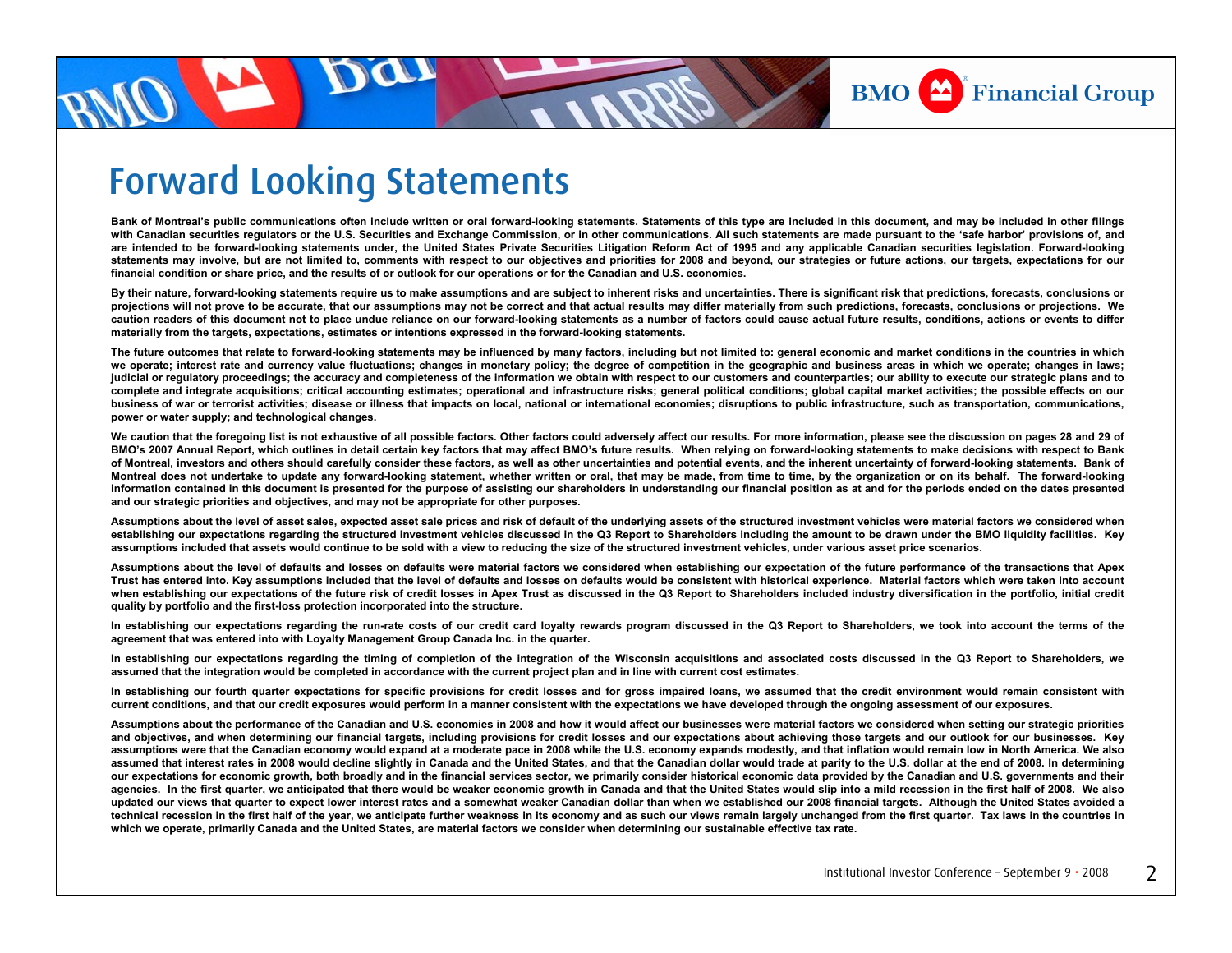

# Other Reporting Matters

#### **CAUTION REGARDING NON-GAAP MEASURES**

Bank of Montreal uses both GAAP and non-GAAP measures to assess performance. Securities regulators require that companies caution readers that earnings and other measures adjusted to a basis other than GAAP do not have standardized meanings under GAAP and are unlikely to be comparable to similar measures used by other companies.

Reconciliations of GAAP to non-GAAP measures as well as the rationale for their use can be found in Bank of Montreal's Quarterly Report to Shareholders, MD&A and in its Annual Report to Shareholders all of which are available on our website at www.bmo.com/investorrelations.

Non-GAAP results or measures include revenue, taxes and cash operating leverage results and measures that use Taxable Equivalent Basis (teb) amounts, cash-based profitability and cash operating leverage measures, Net Economic Profit and results and measures that exclude items that are not considered reflective of ongoing operations. Results stated on a basis that excludes commodities losses, charges for certain trading and valuation adjustments, changes in the general allowance and restructuring charges are non-GAAP measures. Bank of Montreal also provides supplemental information on combined business segments to facilitate comparisons to peers.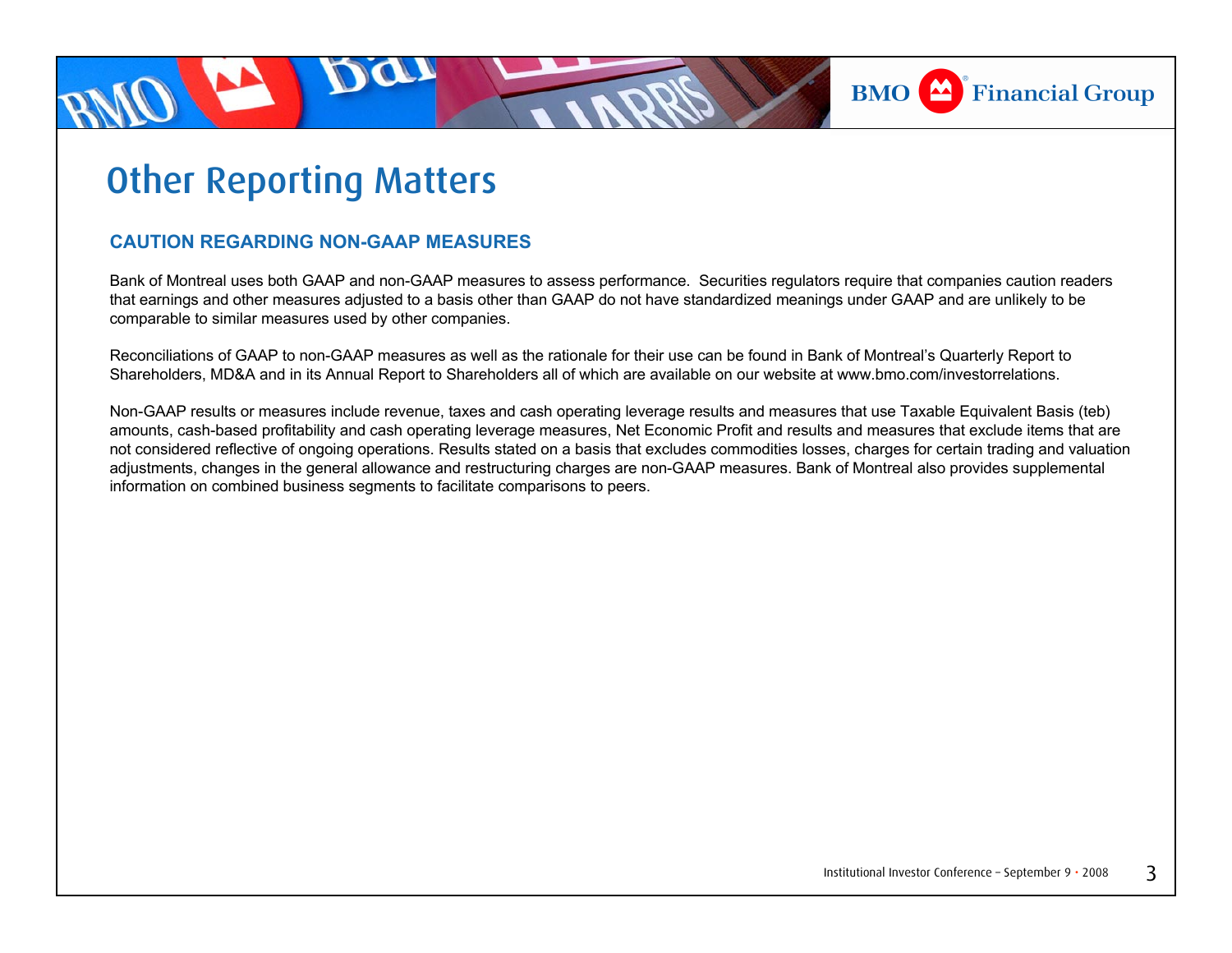**BMO** Financial Group

# Today's Agenda

Current economic and credit market conditions

Capital strength and



Tier 1 Capital Ratio (%)



Performance and customer

opportunities



Institutional Investor Conference – September 9  $\cdot$  2008 4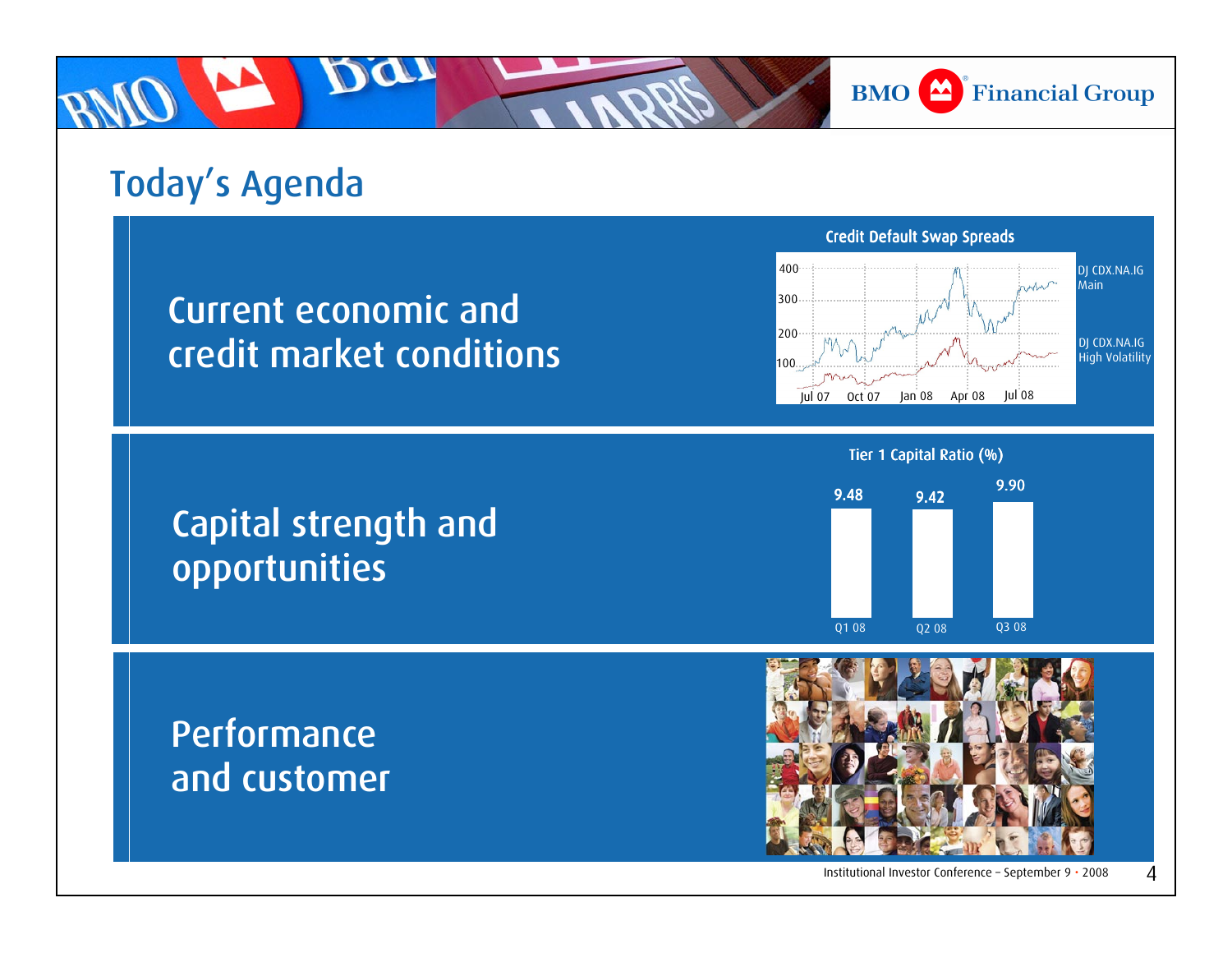# Discipline in Credit Risk Management is a Source of Competitive Strength

DU

Specific PCL as a % of Average Net Loans and Acceptances (including Reverse Repos)

|                                 | <b>BMO</b> | Canadian<br>Competitors* |
|---------------------------------|------------|--------------------------|
| <b>YTD Q3 08</b>                | 0.46       | 0.31                     |
| F2007                           | 0.15       | 0.24                     |
| 16 Year Average<br>1992 to 2007 | 0.33       | 0.54                     |

BMO's Canadian competitors include: BNS, CM, NA, RY, TD \*Competitor average excludes the impact of TD's sectoral provisions **BMO** Financial Group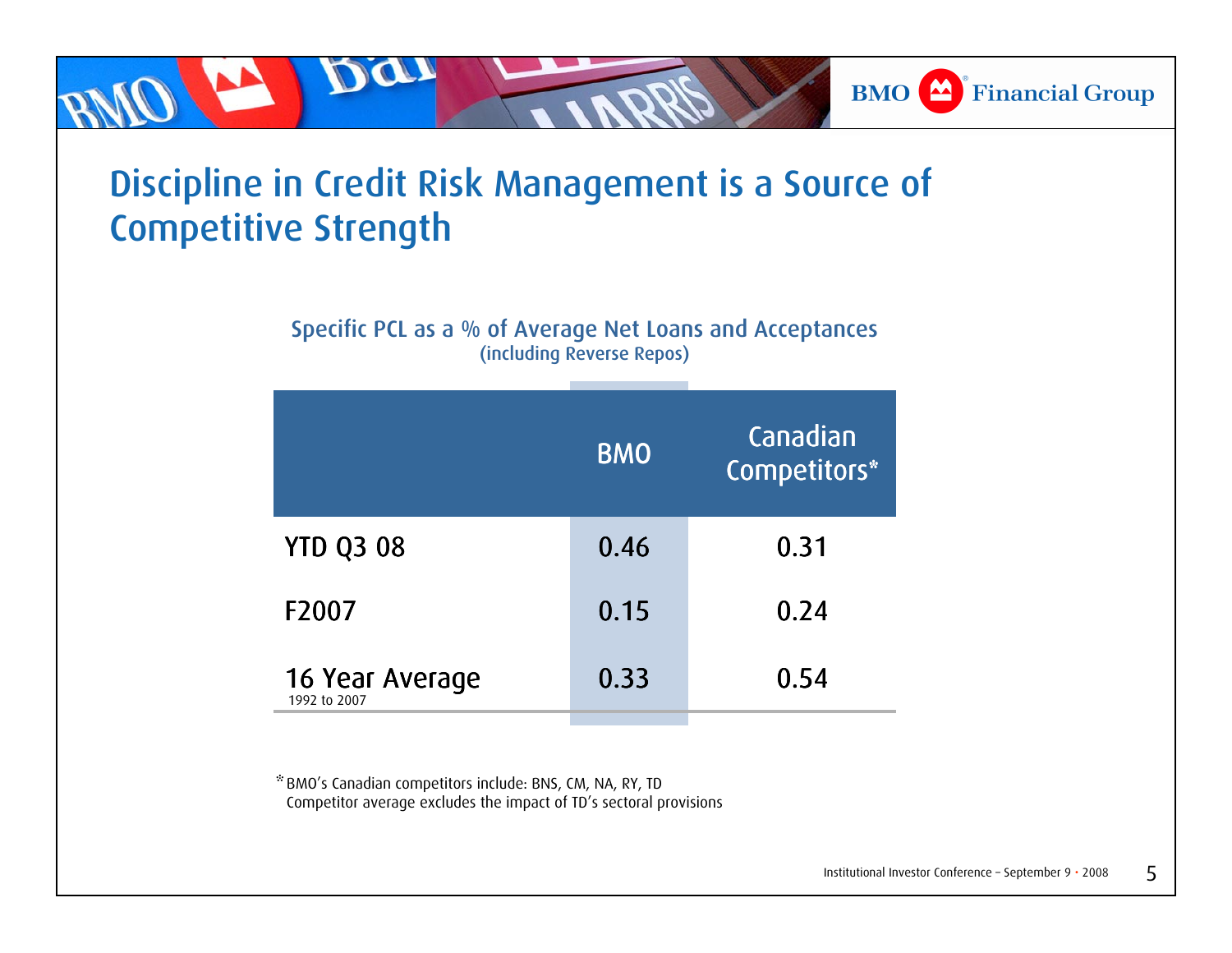#### **BMO**  $\triangle$  Financial Group

## Economic Outlook



#### Canada

- $\bigcirc$  Weakness in 2008 due to strong Canadian dollar and slumping U.S. demand. Low interest rates and high commodity prices expected to provide support to domestic demand although expected to moderate.
- $\bigcirc$  Resource-producing provinces expected to again lead nation's expansion.
- $\bigcirc$  Housing market expected to cool further due to declining affordability, dampening growth in mortgages.
- $\bigcirc$  Business investment anticipated to moderate amid uncertain economic climate.
- $\bigcirc$  Interest rates expected to likely stay low this year.
- $\bigcirc$  Weaker trade balance expected to weigh on the Canadian dollar.



#### United States

- $\bigcirc$  U.S economy expected to stall in the second half of 2008 as the housing downturn progresses and consumers retrench spending, before recovering modestly in 2009.
- $\bullet$  Residential mortgage growth expected to continue to slow amid tightening credit standards.
- $\bigcirc$  The Fed is expected to remain on hold for the rest of the year.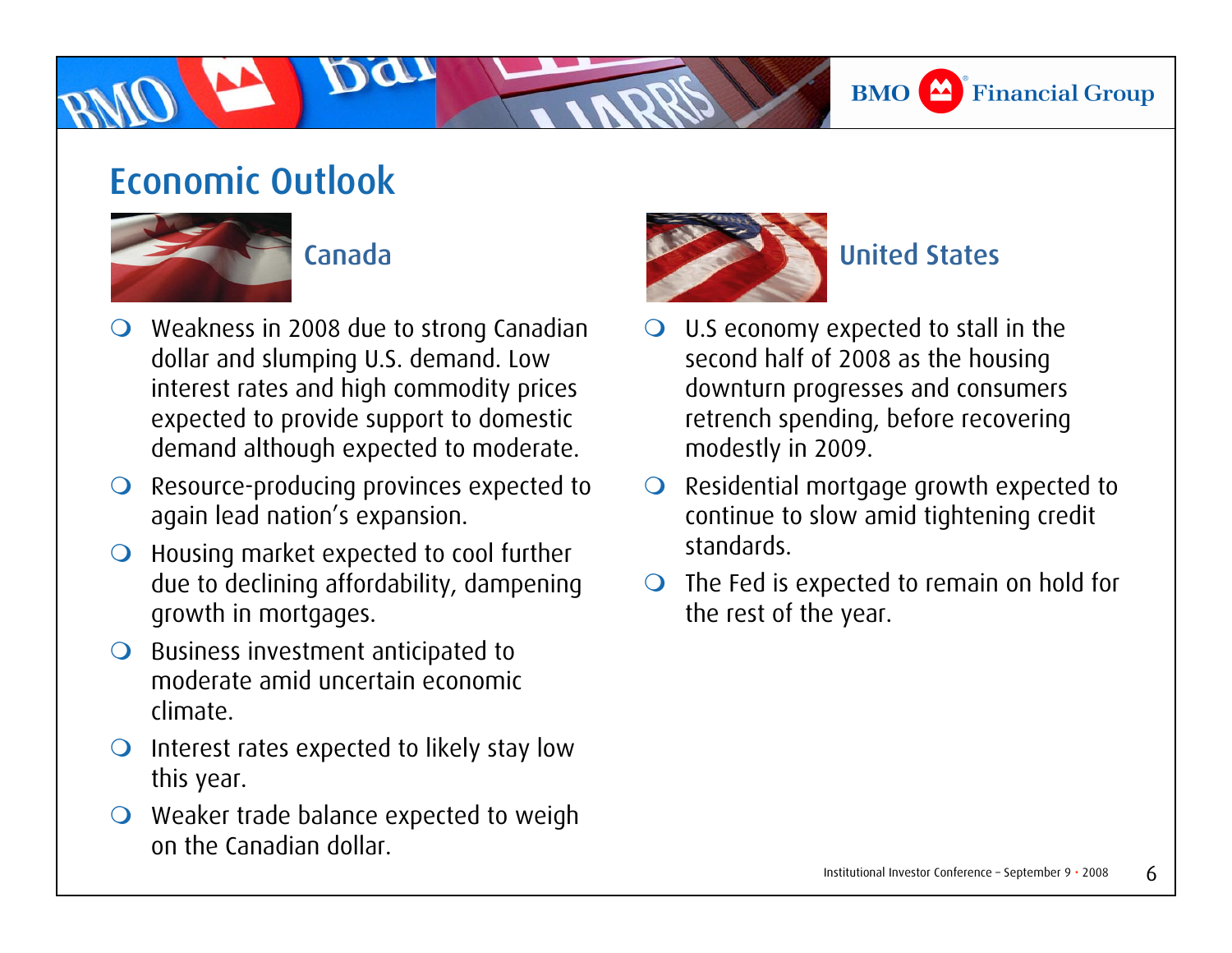#### **BMO** Financial Group

# Excess Capital Provides Opportunities

#### O Organic growth

 $\blacktriangleright$  Allocate capital to strategically advantaged businesses

#### **O** Acquisitions

 $\blacktriangleright$  US retail network has grown 45% in the last 3 years

#### $\bigcirc$  Flexibility with dividends

▶ Payout ratio target of 45-55%

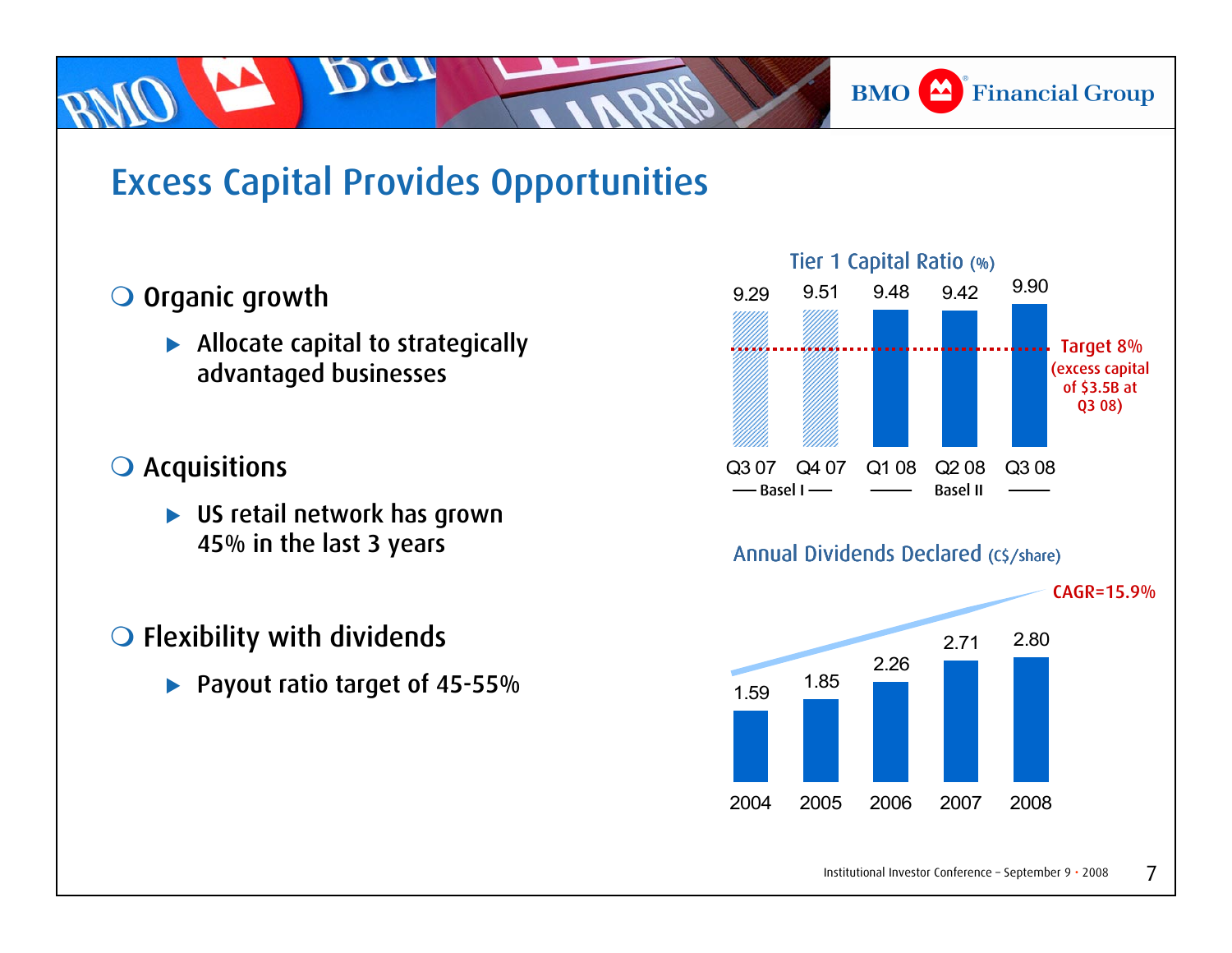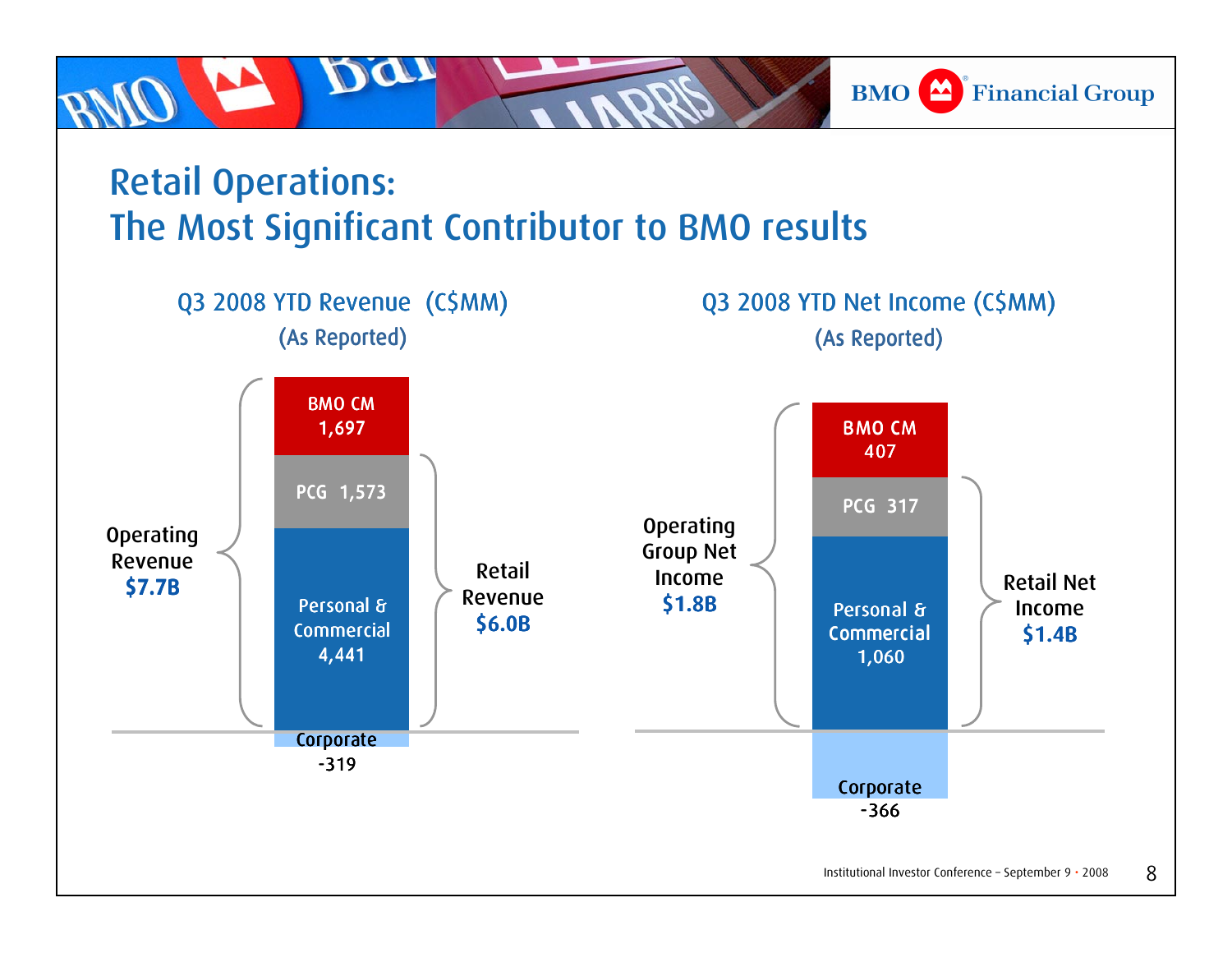

# Defining great customer experience

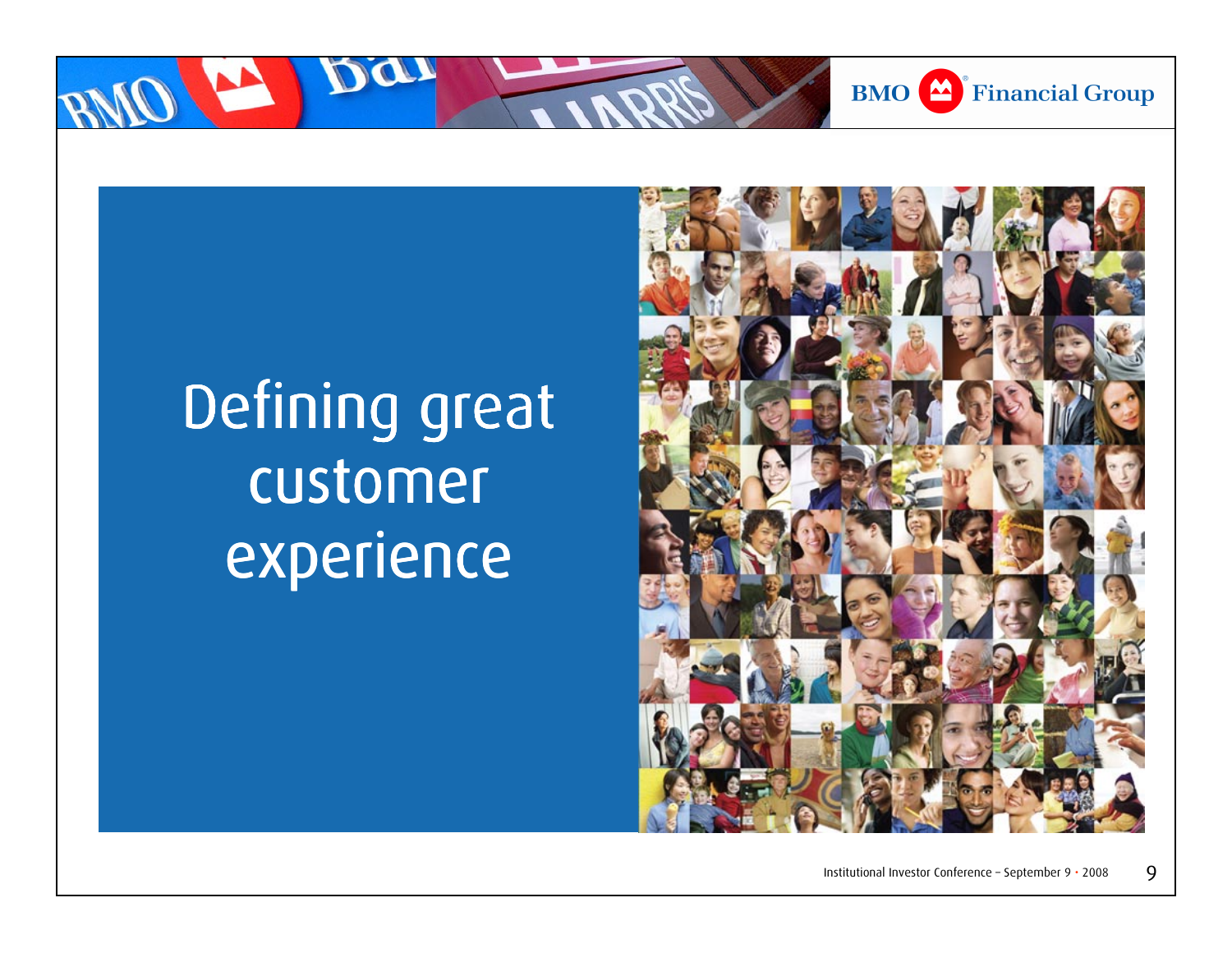## **BMO** Financial Group

# Modernizing the Retail Face of BMO



D

 $\blacktriangledown$ 

### Growth Potential



Full Service, ABMs





One Stop: Retail, Commercial & Wealth



67th Street, Red Deer, AB Opened September 2, 2008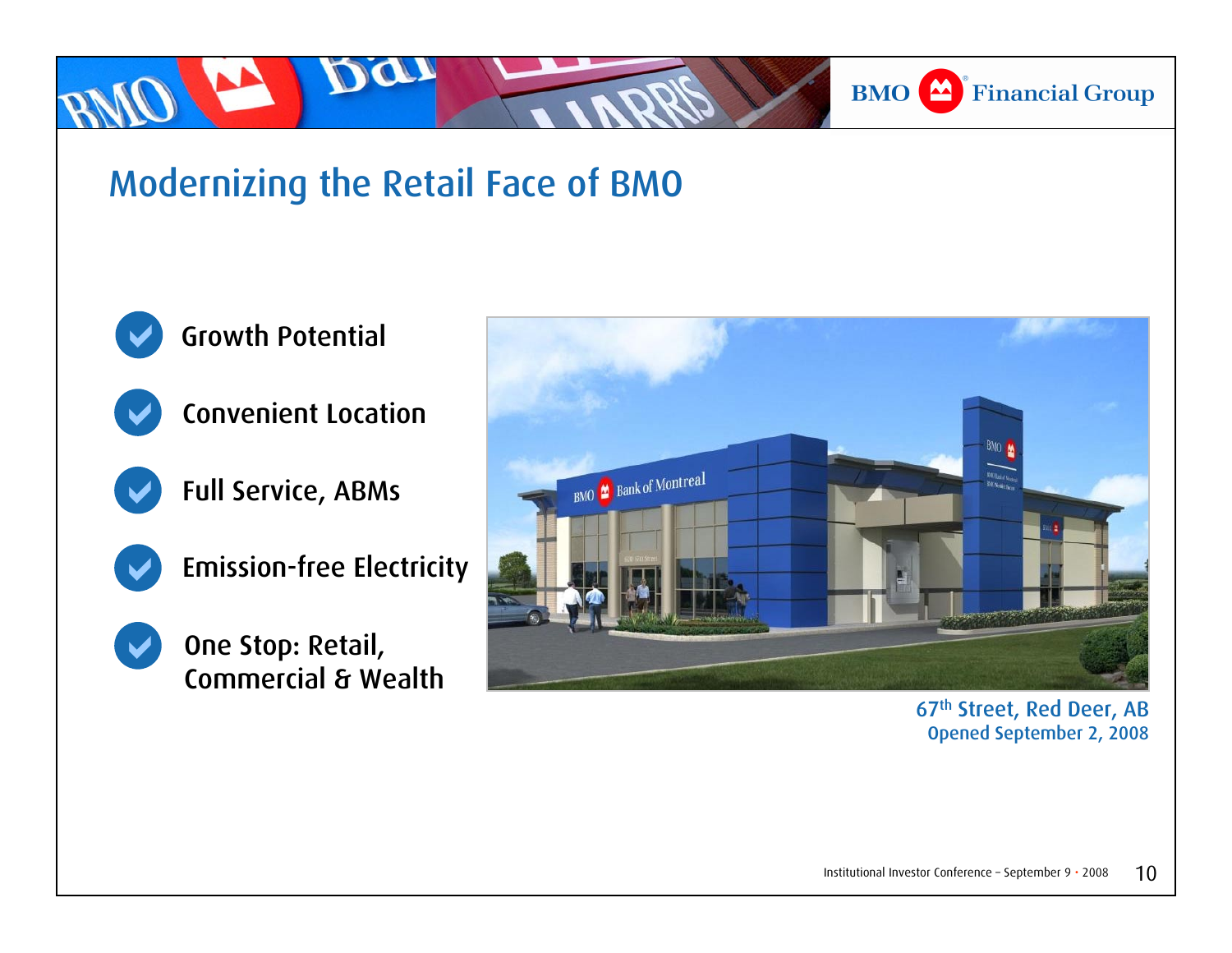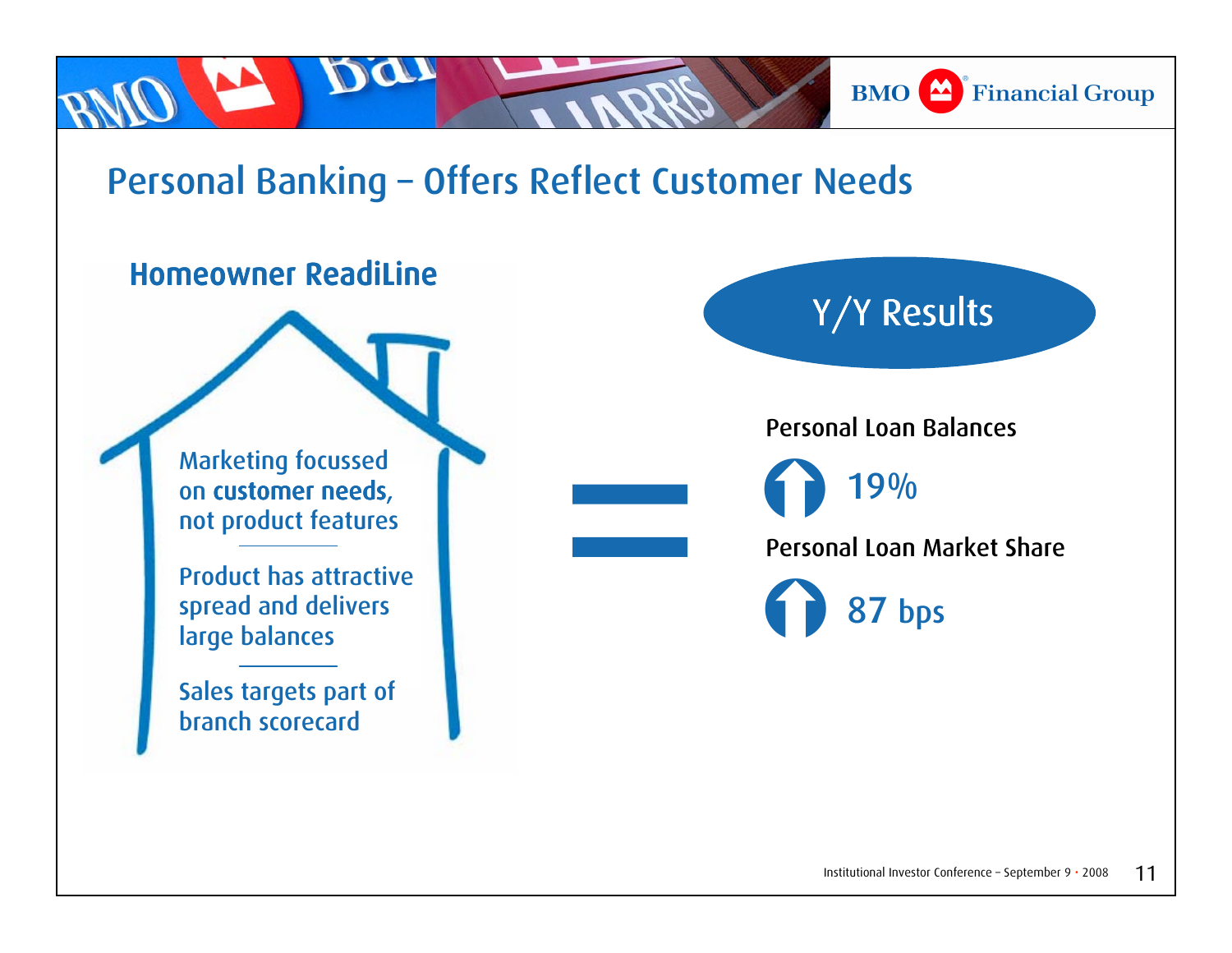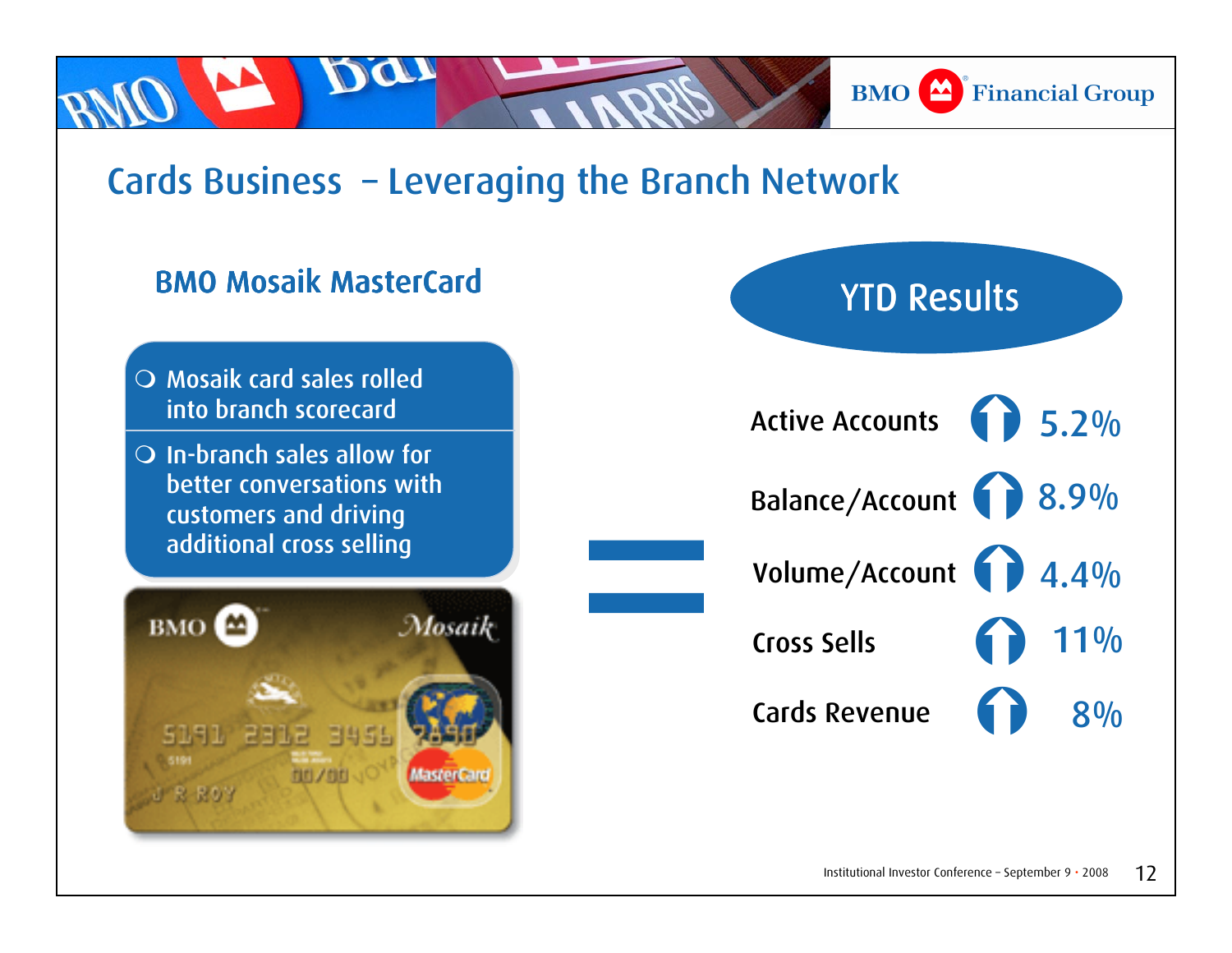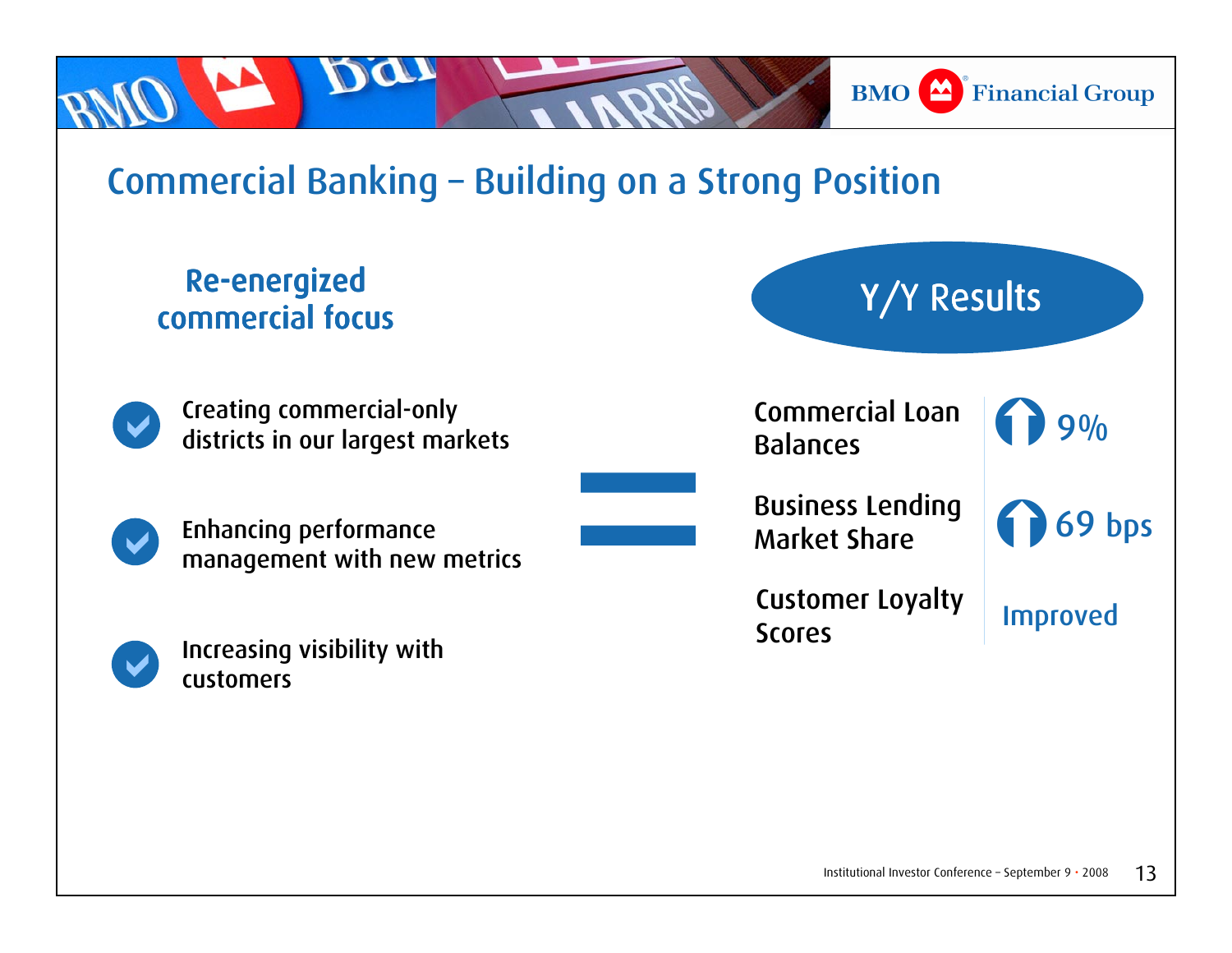

## Summary



Revaluation process will continue to weigh on global economy into 2009

BMO has strong capital ratios, profitability of business lines improving

BMO's approach to the customer experience is working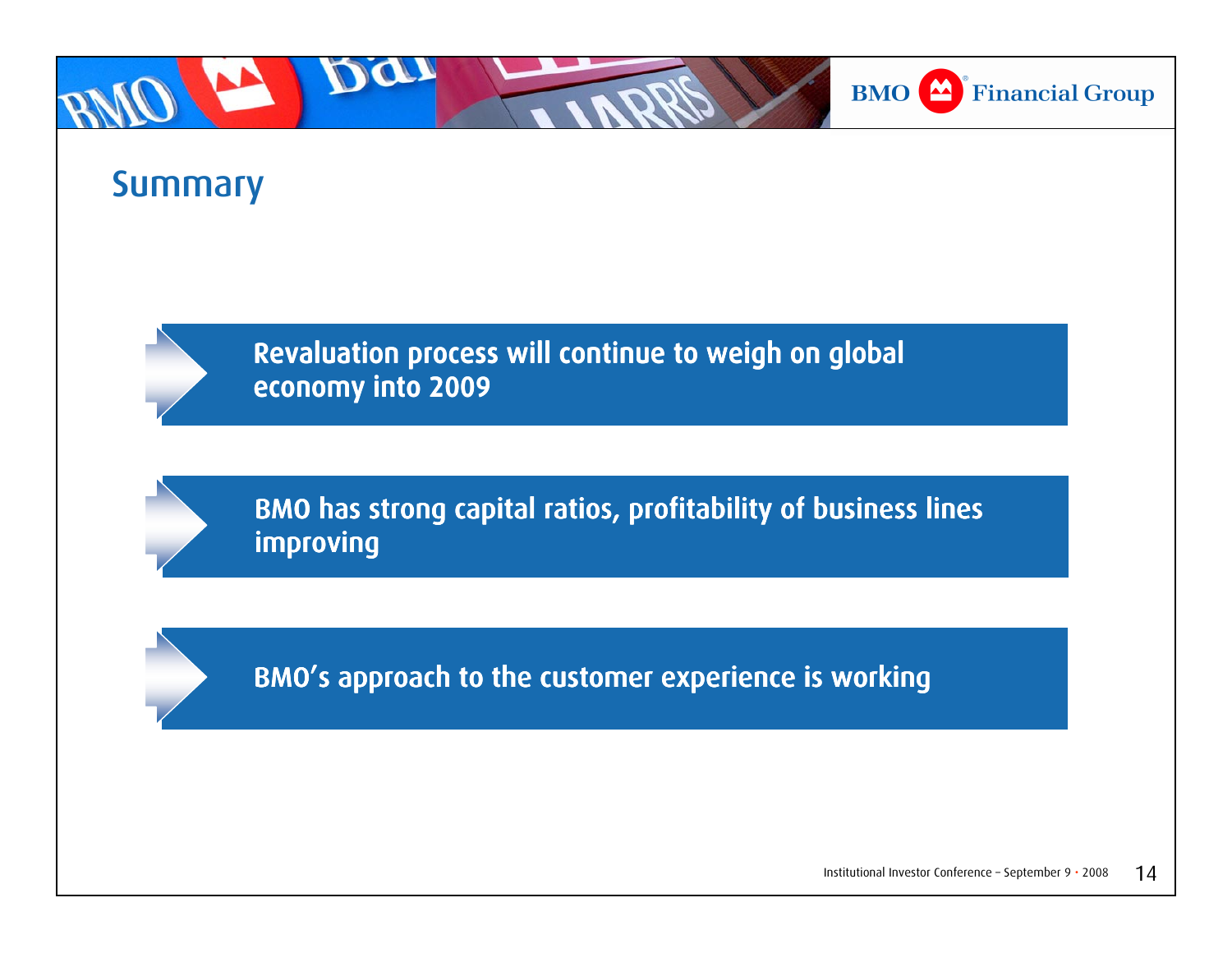

# Questions

# Answers